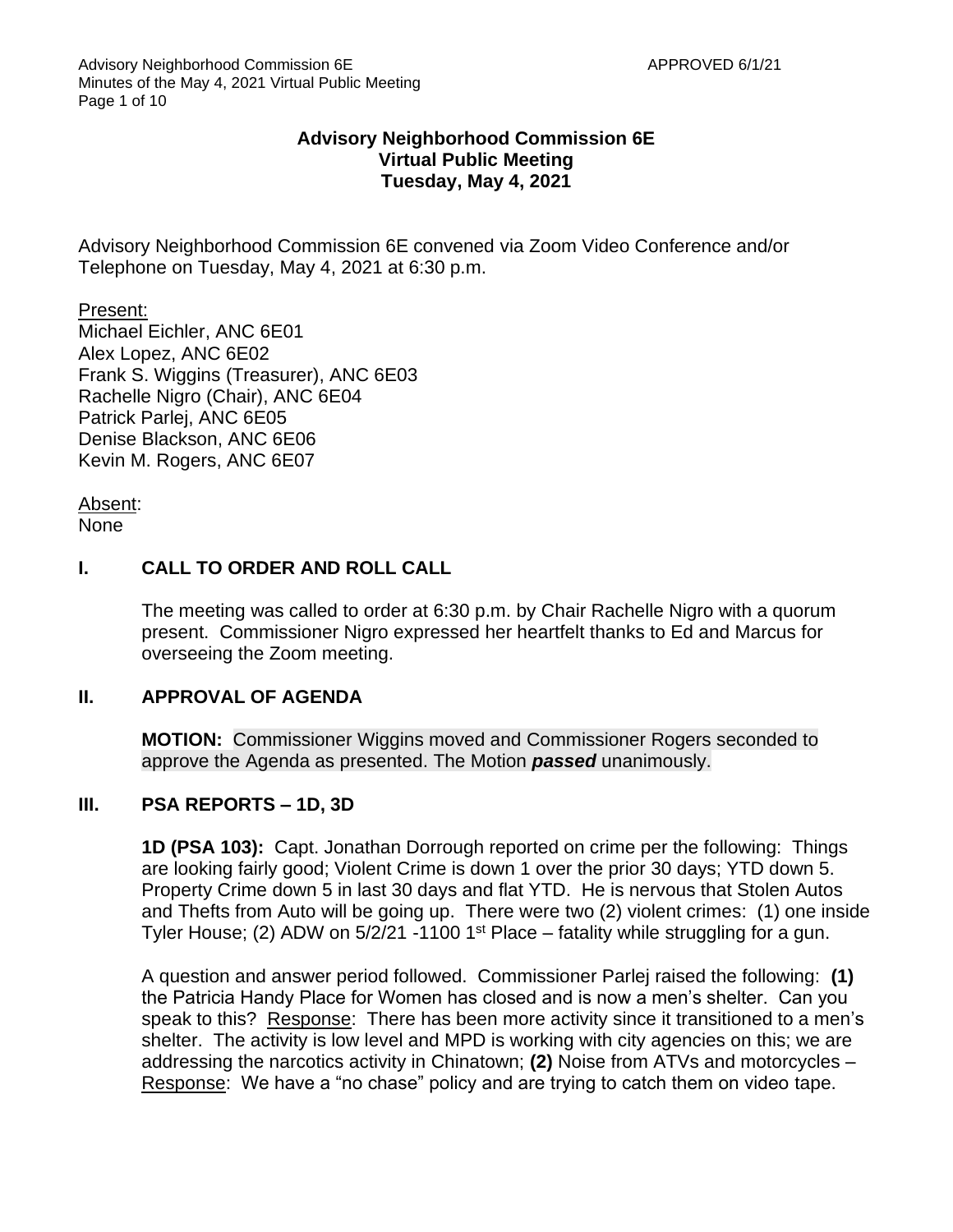Commissioner Blackson stated she has not often seen officers at the intersection of the 1100 block of 1<sup>st</sup> Place and M Street – there are only two units with one officer in each. Response: MPD still has two (2) units there and MPD is encouraging them to drive around and not park there. Two officers are actually a lot for this area.

**3D (PSA 308):** Capt. Augustine reported the following: It is illegal to operate ATVs on the road, but there is no legislation for this. Crime: 4/18 – Homicide; 4/29 – ADW; ADW 500 block of L Street (bicyclist); ADW - 1300 7<sup>th</sup> Street; ADW 1500 10<sup>th</sup> Street, NW; ADW – corkscrew; A lot of these have been closed; 4/23-24/21 – six air bags stolen from vehicles – Honda vehicles targeted – preventive measure: put clubs on steering wheels. There have been three (3) gun recoveries. As more things open up, Thefts from Auto will increase.

A question and answer period followed. Commissioner Wiggins asked about an incident on O Street where there was a large police presence. He was informed it was an unpermitted block party that occurred on a Wednesday night. Commissioner Eichler - **(1)** reported hearing sirens at 3:00 a.m. and that we need to think broader about solutions; **(2)** asked about the gun arrest in the 600 block of Q Street and it being linked to the encampment; Response: MPD did a lot of notifications to the public.

John Shaw asked about a dice game at  $7<sup>th</sup>$  and T; Katie Riley – no notification was given to Seton Elementary about the gun arrest on Q Street; J. Holm – increased drug dealing and marijuana next to children's playground at Kennedy Rec Center – can you keep a closer eye on this? Alex Padro asked whether MPD monitors social media in regard to the large block party on O Street (150 people) with food trucks and grills and the fact that it happened on a Wednesday night.

## **IV. REPORT FROM THE MAYOR'S OFFICE OF COMMUNITY RELATIONS AND SERVICES (MOCRS)**

Talib Shakir, Ward 6 Liaison, did not join the call.

## **V. REPORT FROM COUNCILMEMBER ALLEN'S OFFICE**

Naomi Mitchell of Councilmember Charles Allen's Office stated the following: **(1)**  organizing a special mobile unit to assist seniors in getting vaccinated; **(2)** partial census data released; **(3)** DC Police Reform Commission report will provide recommendations for policing and schools; **(4)** budget will be late this year because the City is waiting for the Federal money; **(5)** Special Committee on Pandemic Recovery – there will be two public hearings, one on May 21, 2021 and one on May 26, 2021.

Commissioner Eichler expressed concern about the growing amount of lawlessness and could she raise this concern with Councilmember Allen.

A member of the public stated more communication from the city is needed about what the actual plan is for the encampments.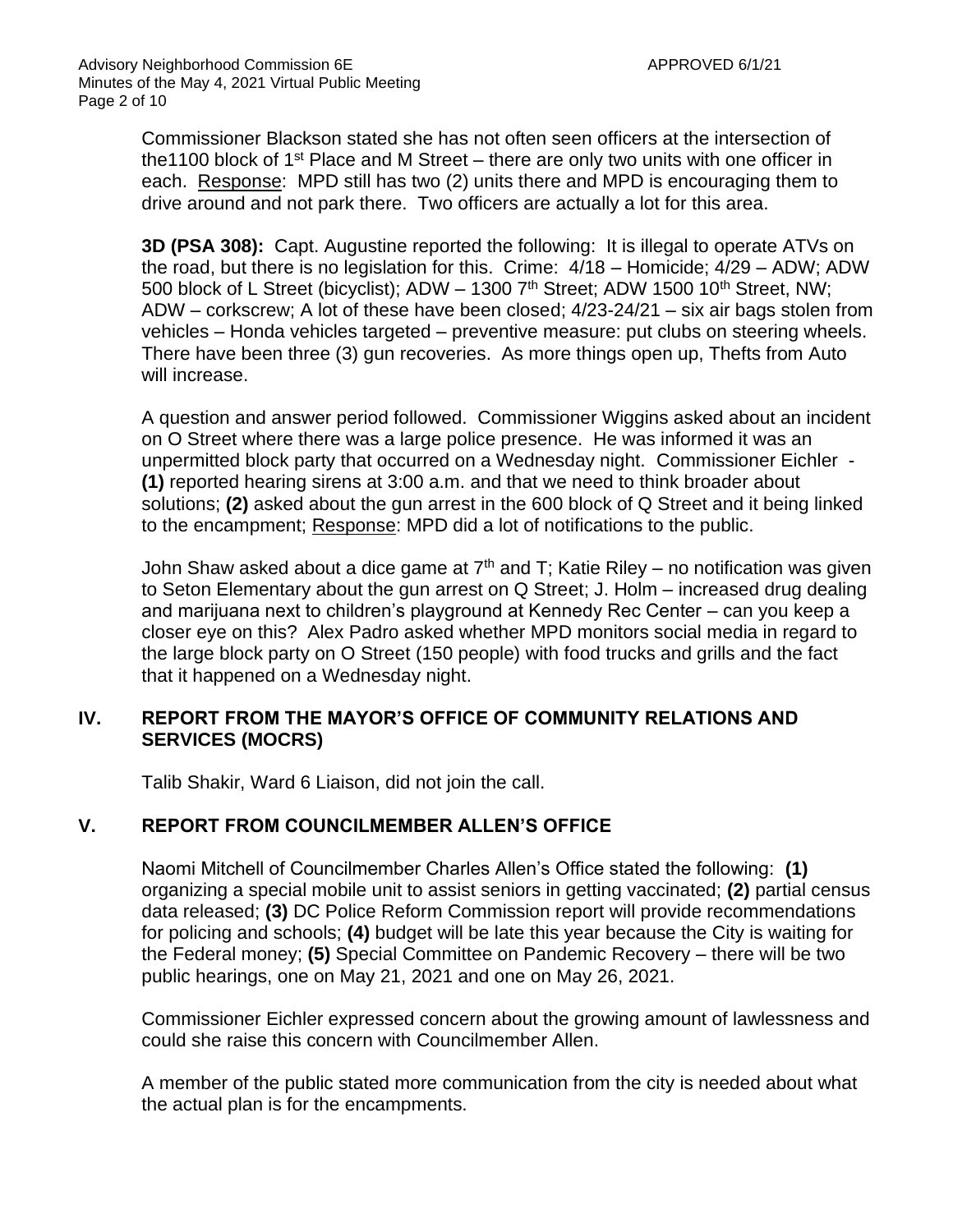## **VI. REMARKS FROM THE DC DEPARTMENT OF PUBLIC WORKS DIRECTOR CHRISTINE DAVIS CONCERNING THE ANC 6E RESOLUTION**

Director Davis stated the Pandemic has exposed issues with litter cans and service. DPW is figuring out routes and whether the cans are being serviced or not. DPW shares ANC 6E's concerns and looks forward to resolving them. Commissioner Eichler stated he hoped Director Davis would take him up on his offer to form a task force. He also stated: **(1)** we have neighborhood cleanups for poop bags; the cans are degraded; and we need protocols to maintain the cans well; **(2)** cans abused by known parties; **(3)** change the design of the cans themselves; **(4)** ticket violators and impose fines. Response: We are assessing the condition of the cans – over 6,600 cans – does not include the BID. Part of the assessment is determining the condition of the cans; issue of the trash can liner and the bin – looking at a different design, but it requires a financial investment. Enforcement: we do enforce, but if there is no way to identify the person, cannot issue the ticket. Fines - \$75 - \$150 - \$300 - \$600. Doing education on the proper use of cans – revising some of our litter campaigns. Putting notices and signs on the cans, i.e., no household waste in the cans. Trash increased incrementally during the Pandemic . Hope there will be a shift to the appropriate way to handle trash. Commissioner Eichler offered his assistance.

Commissioner Wiggins asked about the 101 beer bottles discarded after the block party on the 600 block of O Street. He also asked about the status of his requests to remove the graffiti at 1713  $7<sup>th</sup>$  Street, NW (Parcel 42). He has had no response for several months and has submitted three requests. Director Davis responded she will follow up on this matter.

Commissioner Lopez commended DPW staff for the trash pickup during the Pandemic.

Commissioner Nigro expressed her appreciation to Celeste Duffie, DPW Community Relations Specialist, and Cedric Morris, DPW Communications Specialist.

A member of the public asked about the role of DPW and the encampments. Director Davis responded that DPW plays a support role and only removes things that are determined to be trash.

## **VII. ANC 6E REQUEST FOR SUPPORT FOR A RENEWAL CLASS A RETAIL LIQUOR STORE LICENSE**

Alex Padro stated the ABC Licensing Committee met last week and voted to support the renewal of the following Class A Retail Liquor Store applicants:

## **o 1748 7TH Street, NW: Pushpjan, Inc. (Angel Share Wine and Liquors) [6E01]**

**MOTION:** Commissioner Eichler moved and Commissioner Lopez seconded that ANC 6E *support* the renewal of the Class A Retail Liquor Store License of Pushpian, Inc., 1748 7<sup>th</sup> Street, NW, and that said support be communicated in writing to ABRA. The Motion *passed* 5 yeas – 1 abstention (Commissioner Wiggins). Commissioner Blackson dropped off the call.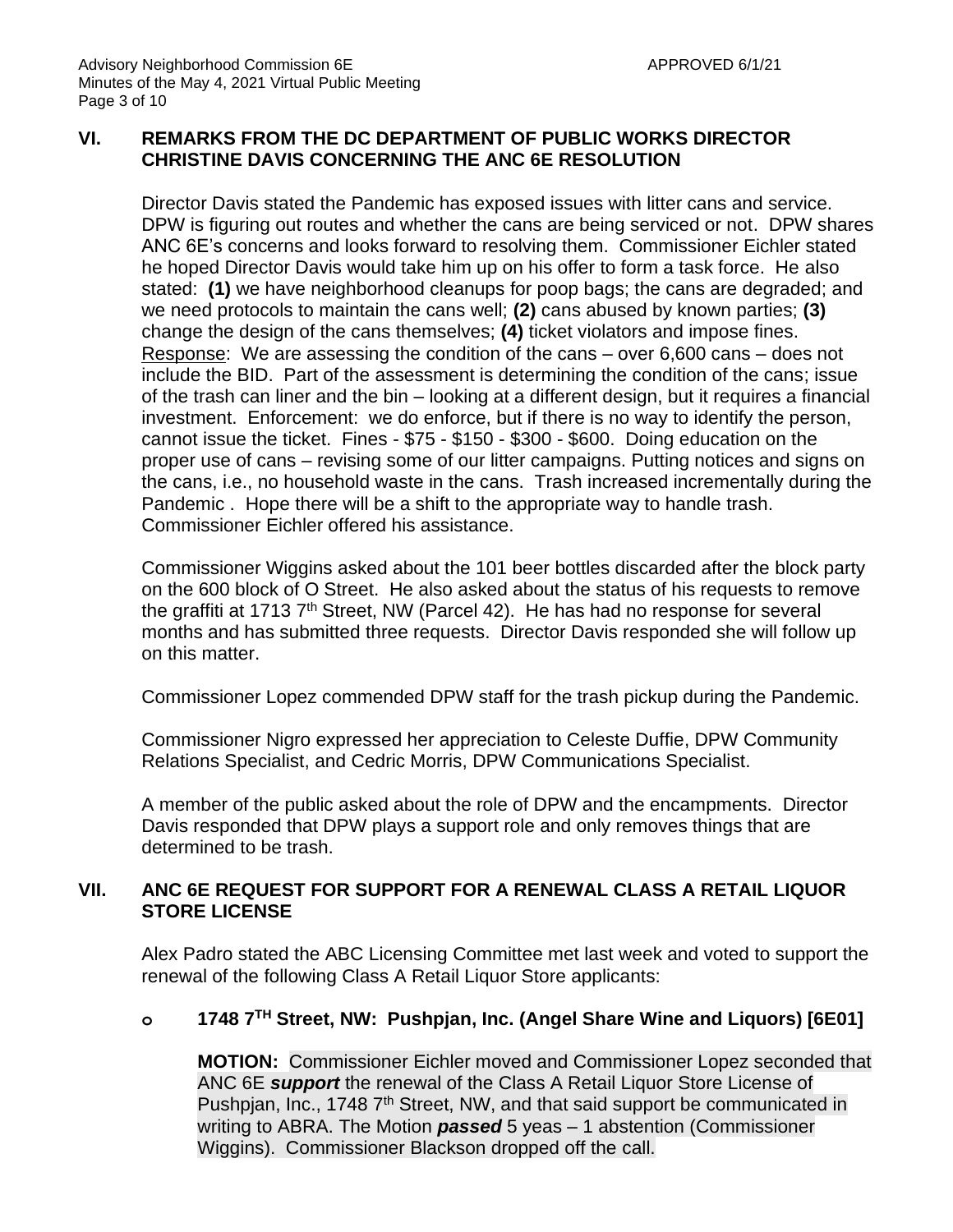# **o 1550 7th Street, NW: Grand Cata, LLC (Grand Cata) [6E01}**

**MOTION:** Commissioner Eichler moved and Commissioner Lopez seconded that ANC 6E *support* the renewal of the Class A Retail Liquor Store License of Grand Cata, LLC (Grand Cata), 1550  $7<sup>th</sup>$  Street, NW, and that said support be communicated in writing to ABRA. The Motion *passed* 5 yeas – 1 abstention (Commissioner Wiggins). Commissioner Blackson dropped off the call.

# **o 1401 6th Street, NW: M& K, Inc. (ABC Grocery) [6E02]**

**MOTION:** Commissioner Lopez moved and Commissioner Eichler seconded that ANC 6E *support* the renewal of the Class A Retail Liquor Store License of M&K, Inc. (ABC Grocery), 1401 6<sup>th</sup> Street, NW, and that said support be communicated in writing to ABRA. The Motion *passed* 6 yeas – 1 abstention (Commissioner Wiggins).

## **o 446 Rhode Island Avenue, NW: YDK, Inc. (Guilford Liquor) [6E02]**

**MOTION:** Commissioner Lopez moved and Commissioner Eichler seconded that ANC 6E *support* the renewal of the Class A Retail Liquor Store License of YDK, Inc. (Guilford Liquor), 446 Rhode Island Avenue, NW, and that said support be communicated in writing to ABRA. The Motion *passed* 6 yeas – 1 abstention (Commissioner Wiggins).

### **o 425 I Street, NW: 401 Inc. (Eye Street Cellars) [6E05]**

**MOTION:** Commissioner Parlej moved and Commissioner Lopez seconded that ANC 6E *support* the renewal of the Class A Retail Liquor Store License of 401 Inc. (Eye Street Cellars), 425 I Street, NW, and that said support be communicated in writing to ABRA. The Motion *passed* 5 yeas – 1 abstention (Commissioner Wiggins). Commissioner Blackson dropped off the call.

## **o 500 K Street, NW: 500 K, LLC (Select Reserves) [6E05]**

**MOTION:** Commissioner Parlej moved and Commissioner Lopez seconded that ANC 6E *support* the renewal of the Class A Retail Liquor Store License of 500 K, LLC (Select Reserves), 500 K Street, NW, and that said support be communicated in writing to ABRA. The Motion *passed* 5 yeas – 1 abstention (Commissioner Wiggins). Commissioner Blackson dropped off the call.

## **VIII. 1027 7th Street, NW, 7 TH AND L STREET RESTAURANT, LLC (PETITE CERISE): REQUEST FOR SUPPORT FOR A RETAILERS CLASS "C" LICENSE [6E04]**

Representative Present: Matt Minora

Alex Padro stated the ABC Licensing Committee met and recommended unanimous support for the applicant, based on the approval of a Settlement Agreement and also recommended that ANC 6E support a stipulated license.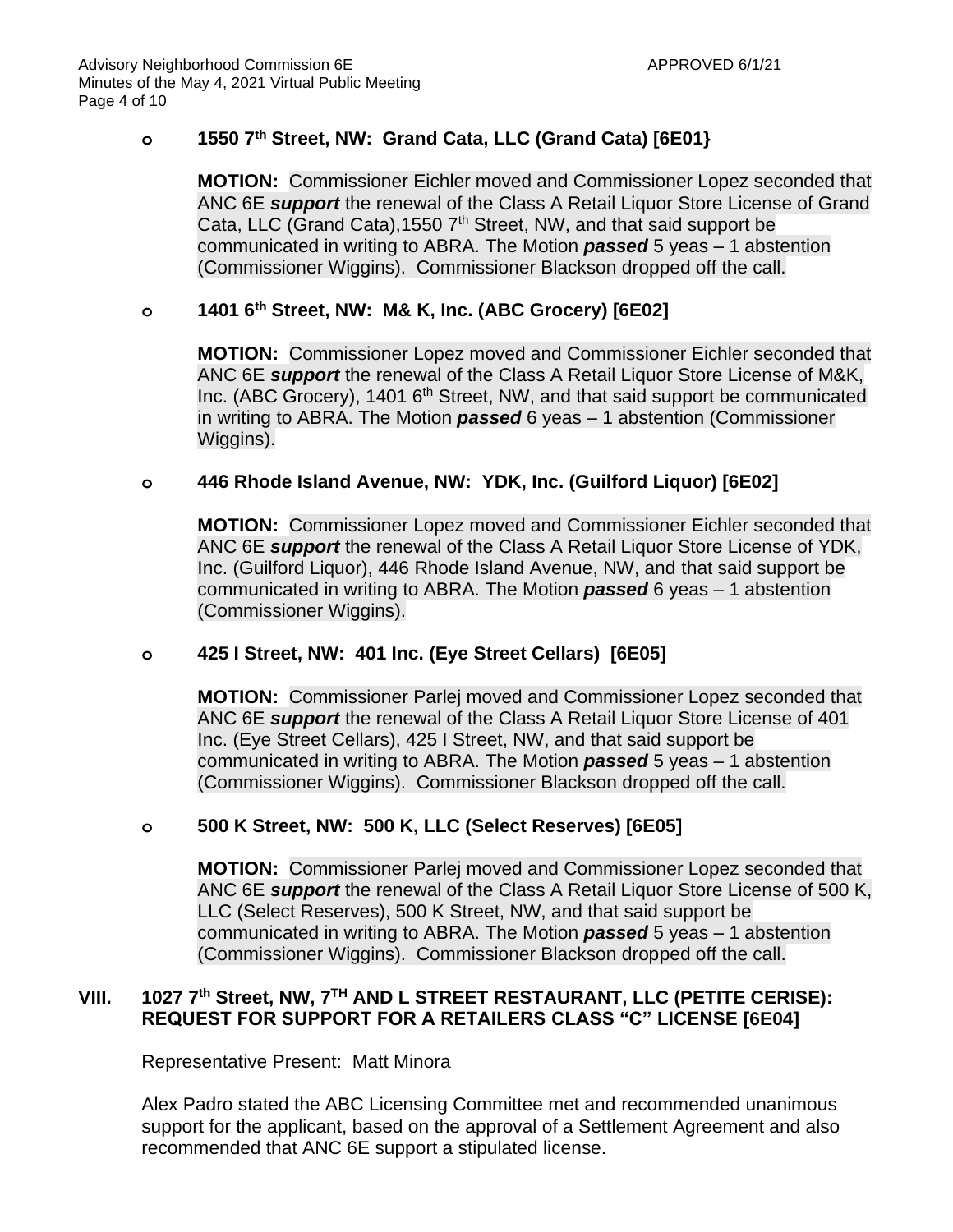Matt Minora outlined the hours of operation per the Settlement Agreement as follows:

#### Interior Hours:

- a) Hours of Operation: 1. Sunday through Thursday: 7:00 am to 12:00 am; and
	- 2. Friday and Saturday: 7:00 am to 1:00 am

b) Alcoholic Beverage Sales:

- 1. Sunday through Thursday: 8:00 am to 12:00 am; and
- 2. Friday and Saturday: 8:00 am to 1:00 am

### Sidewalk Café

- a) Hours of Operations: 1. Sunday through Thursday: 7:00 am to 10:00 pm; and
	- 2. Friday and Saturday: 7:00 am to 11:00 pm
- b) Alcoholic Beverage Sales:
	- 1. Sunday through Thursday: 8:00 am to 10:00 pm; and
	- 2. Friday and Saturday: 8:00 am to 11:00 pm
- c) No amplified sound, entertainment, live music, or karaoke.

**MOTION:** Commissioner Nigro moved and Commissioner Eichler seconded that ANC 6E *support* the request for support for stipulated and permanent Retailers Class "C" to licenses for 7<sup>th</sup> and L Street Restaurant, LLC (Petite Cerise), 1027 7<sup>th</sup> Street, NW, and that said support be communicated in writing to ABRA. The Motion *passed* 5 yeas – 1 abstention (Commissioner Wiggins). Commissioner Blackson dropped off the call.

## **IX. 473 RIDGE STREET, NW: REQUEST FOR SUPPORT FOR THE HISTORIC AND REVIEW BOARD FOR AN ADDITION [6E04]**

Representative Present: Gregory Kearley, Architect

Tony Brown, Chair of ANC 6E's Zoning Committee, stated the applicant is seeking approval of a by-right addition of a second story to an existing structure in an Historic District. The addition does not require any type of zoning relief. The project will involve adding a second level to the existing structure. The property, however, has a neighboring apartment on the east side which has a side yard. Due to the side yard, by code, there is not a requirement which mandates the exterior wall match the existing masonry of the primary structure. The composition of the addition will be siding/paneling. There are other properties as well with rear second story structures.

HPRB requires that the addition not be visible from the far side of the street, however, due to the side yard of the neighboring structure, that would allow view of the addition. The Zoning Committee does not believe the side view is an issue and is allowable from an historic perspective. There is another exact structure on the opposite side of Ridge Street which exists and did receive HPRB approval. The Zoning Committee unanimously voted to support the by-right second story addition at 473 Ridge Street.

**MOTION:** Commissioner Nigro moved and Commissioner Wiggins seconded that ANC 6E *support* the request for support of 473 Ridge Street, NW for a by-right second story addition to an existing structure and that said support be communicated in writing to the Historic Preservation Review Board (HPRB). The Motion *passed* unanimously.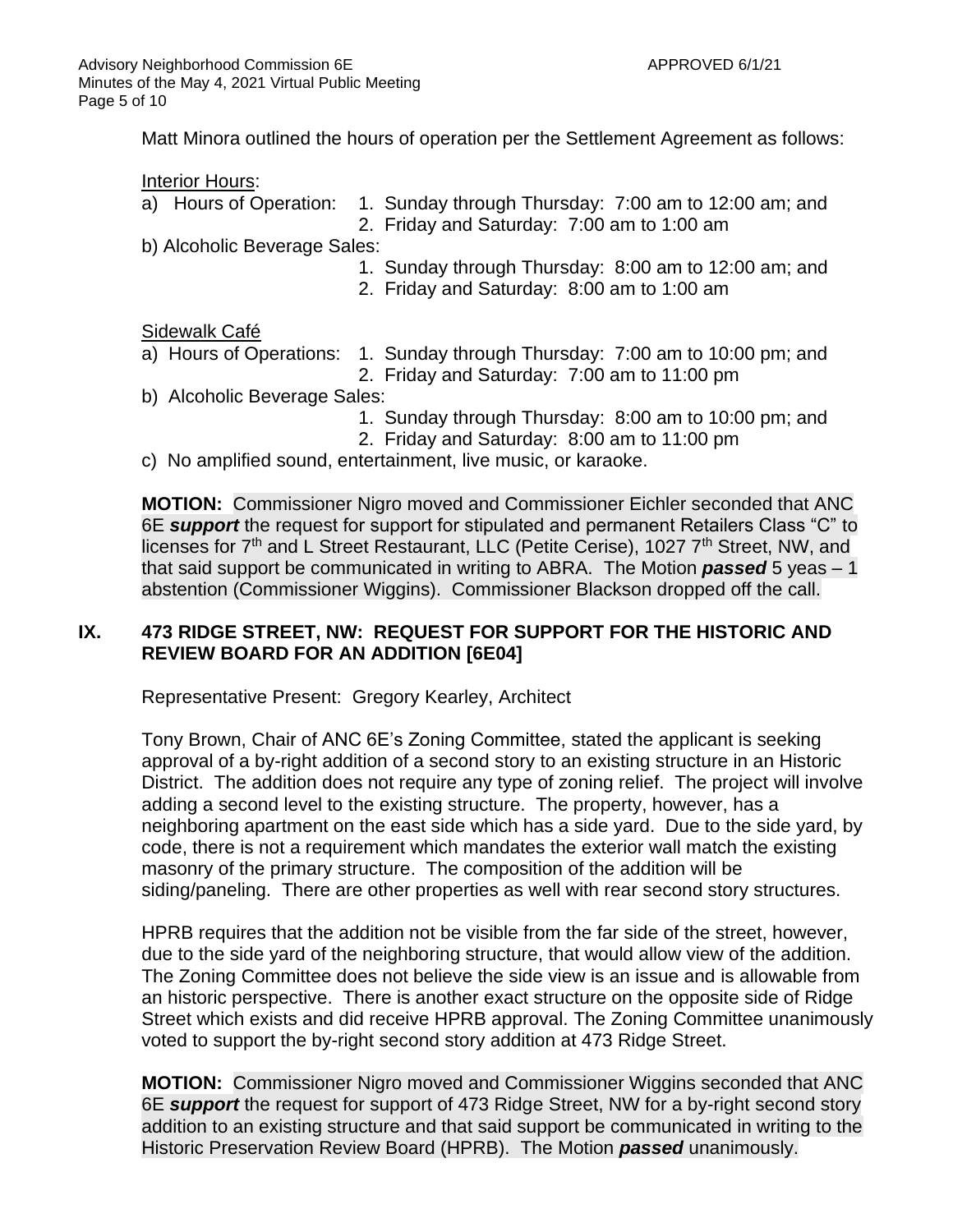# **X. WILTBERGER EAST ALLEYS HONORARY DESIGNATIONS DISCUSSION [6E02]**

Representatives Present: John Shaw, Barrington Scott

Tony Brown, Chair of ANC 6E's Zoning Committee, stated the Committee met and heard a convincing background from John Shaw on the Honorary Designations which he and others have researched. John has been working with a member of the Historic Preservation, Kim Williams, who has a significant background regarding the Shaw Historic District and alley honorary designations. The Committee also heard personal accounts from family members Barrington Scott and Carolyn Swingon who provided an overview of the owners of those establishments or had close family ties and pictures corroborating these historic institutions.

The Zoning Committee unanimously voted to recommend to ANC 6E to support submitting a recommendation to Councilmember Charles Allen that the three Wiltberger East alleys receive ceremonial names and that he introduce legislation pertaining to same to the Council of the District of Columbia.

John Shaw provided a detailed overview of the history of the Wiltberger East alleyways – Holzbeierlein Bakery, Joe and Mae Hurd All Sports Club, and Wiltberger Club House. He also advised that honorary designations must use the words "plaza" or "way," not "alley."

**MOTION:** Commissioner Lopez moved and Commissioner Eichler seconded that ANC 6E *support* the honorary designation of the three alley ways as: "Holzbeierlein Bakery Way," "Joe and Mae Hurd All Sports Club Way," and "Wiltberger Club House Way" and that said support be communicated in writing to Councilmember Charles Allen and the Council of the District of Columbia. The Motion *passed* unanimously.

## **XI. 425 I STREET, NW CHEZ LILY REQUEST FOR SUPPORT FOR PUBLIC SPACE APPLICATION FOR OUTDOOR SEATING [6E05]**

Representative Present: Lama Hamoudi

**MOTION:** Commissioner Parlej moved and Commissioner Lopez seconded that ANC 6E *support* the request for support for the Public Space Application for a Sidewalk Cafe of Chez Lily, 425 I Street, NW, and that said support be communicated in writing to DDOT. The Motion *passed* unanimously.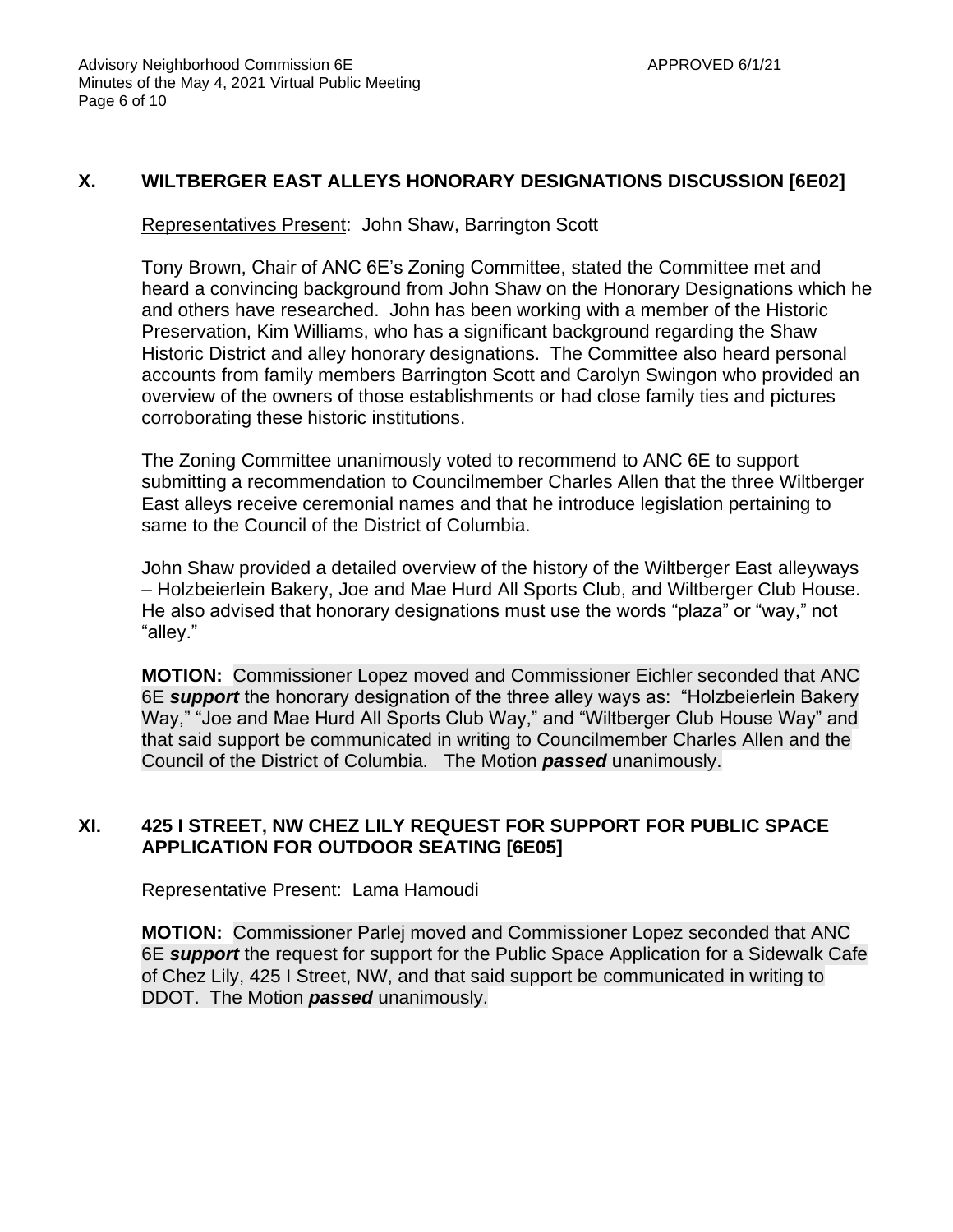## **XII. DDOT PRESENTATION ON H STREET BUS PRIORITY PROJECT**

#### Representative Present: Megan Kanagy

Megan Kanagy provided an overview of the Bus Priority Program and the H Street, NW project.

The Bus Priority Vision is to:

- **o** Improve bus speeds and reliability for riders across all eight wards of the District.
- **o** Faster and more reliable transit provides better access to more jobs and opportunity.
- **o** Almost half of District Metrobus riders make under \$30,000 per year and two thirds live in zero-car households.
- **o** Improve the entire rider experience, including:
	- ➢ Pedestrian improvements to ensure bus stop accessibility
	- $\triangleright$  Bus lanes to reduce congestion delay
	- ➢ Transit signal priority and queue jumps to address signal delay
- **o** Provide comments to DDOT by May 31, 2021

\*Full presentation will be uploaded to ANC 6E website.

### **XIII. PRESENTATION BY THE DISTRICT OF COLUMBIA OFFICE OF HUMAN RIGHTS (OHR)**

Representative Present: Ajan Brown, Community Engagement Specialist

Ajan Brown provided an overview of OHR and stated OHR's mission is to: **(1)** eradicate discrimination; (2) increase equal opportunity; **(3)** protect civil rights through enforcement of Federal and local laws . Areas covered: Employment, Housing, Public Accommodation, Educational Institutions.

21 Protected Traits**:** Race, Color, Sex, National Origin, Religion, Disability, Age, Sex Orientation, Gender Identity & Expression, Genetic Information, Marital Status, Matriculation, Political Affiliation, Personal Appearance, Credit Information, Victim of Domestic Violence, Sexual Offenses, and Stalking (DVSOS), Source of Income, Status as Victim of an Intrafamily Offense, Familial Status, Place of Residence or Business, Family Responsibilities.

\*Full presentation will be uploaded to ANC 6E website.

## **XIV. ANC 6E TRANSPORTATION ADVISORY COMMITTEE**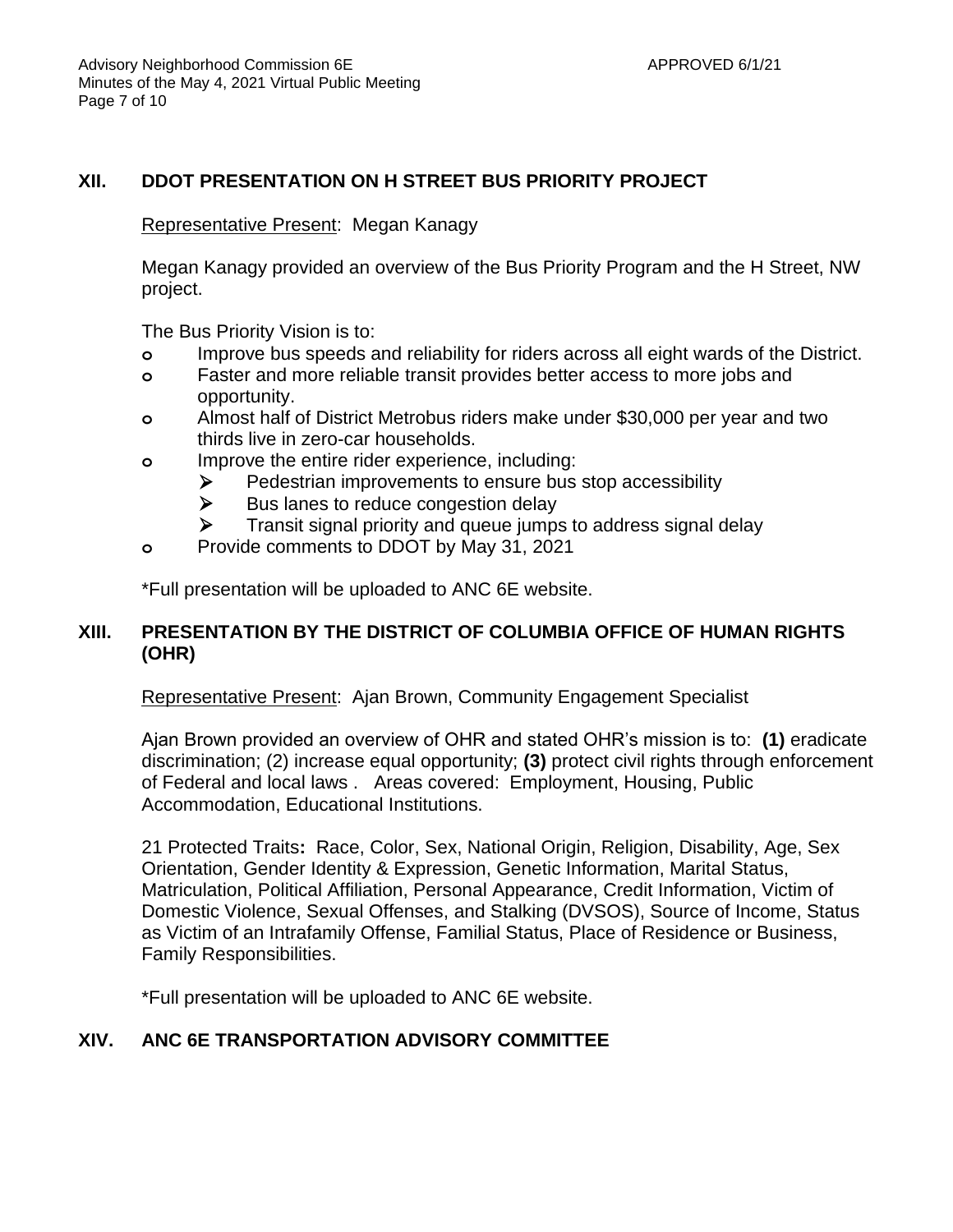## **o DDOT NOTICE OF INTENT (NOI) – INSTALL A MEDIAN ON NEW YORK AVENUE, NW BETWEEN NORTH CAPITOL STREET AND FIRST STREET, NW [6E07]**

Alex Lopez provided an overview and stated ANC 6E should support DDOT's Notice of Intent (NOI) to install a brick median on New York Avenue NW between North Capitol Street and First Street, NW. The intent of the median is to prevent midblock U-turns and illegal left turns from N Street onto New York Avenue, NW.

**MOTION:** Commissioner Lopez moved and Commissioner Eichler seconded that ANC 6E *supports* the DDOT Notice of Intent to install a median on the Unit Block of New York Avenue, NW, with the following recommended improvements:

- $\triangleright$  The plans should be modified to extend the median through the crosswalk on the east leg of the intersection of First Street and New York Avenue, NW to create a pedestrian refuge island and prevent turning drivers from cutting the corner through the crosswalk.
- ➢ The end of the median on the east leg of the intersection of First Street and New York Avenue, NW should be clearly demarcated to increase visibility for drivers making a left turn from First Street SB to New York Avenue EB.
- ➢ DDOT should coordinate with FEMS to ensure the median design does not interfere with emergency vehicle response.
- ➢ DDOT should also pursue traffic calming and sidewalk improvements at the high crash intersections bookending this project at New York Avenue and First Street NW and New York Avenue and North Capitol Street.

The Motion *passed* 6 yeas – 0 nays – 0 abstentions. Commissioner Wiggins dropped off the call.

## **o DDOT NOTICE OF INTENT: PROHIBITION OF LEFT TURNS FROM SOUTHBOUND 7TH STREET, NW ONTO EASTBOUND K STREET, NW [6E05]**

Alex Lopez stated ANC 6E's Transportation Advisory Committee recommended support of the DDOT Notice of Intent (NOI) to prohibit left turns from Southbound 7<sup>th</sup> Street onto Eastbound K Street, NW to improve the safety of the intersection. DDOT proposes to install one (1) diagrammatic No Left Turn sign on an existing lamppost at the intersection and install flexible delineators along the centerline to physically prevent the southbound left turn movement.

**MOTION:** Commissioner Parlej moved and Commissioner Lopez seconded that ANC 6E *support* the DDOT Notice of Intent (NOI) to prohibit left turns from southbound 7<sup>th</sup> Street, NW onto Eastbound K Street, NW and that said support be communicated in writing to DDOT. The Motion *passed* unanimously.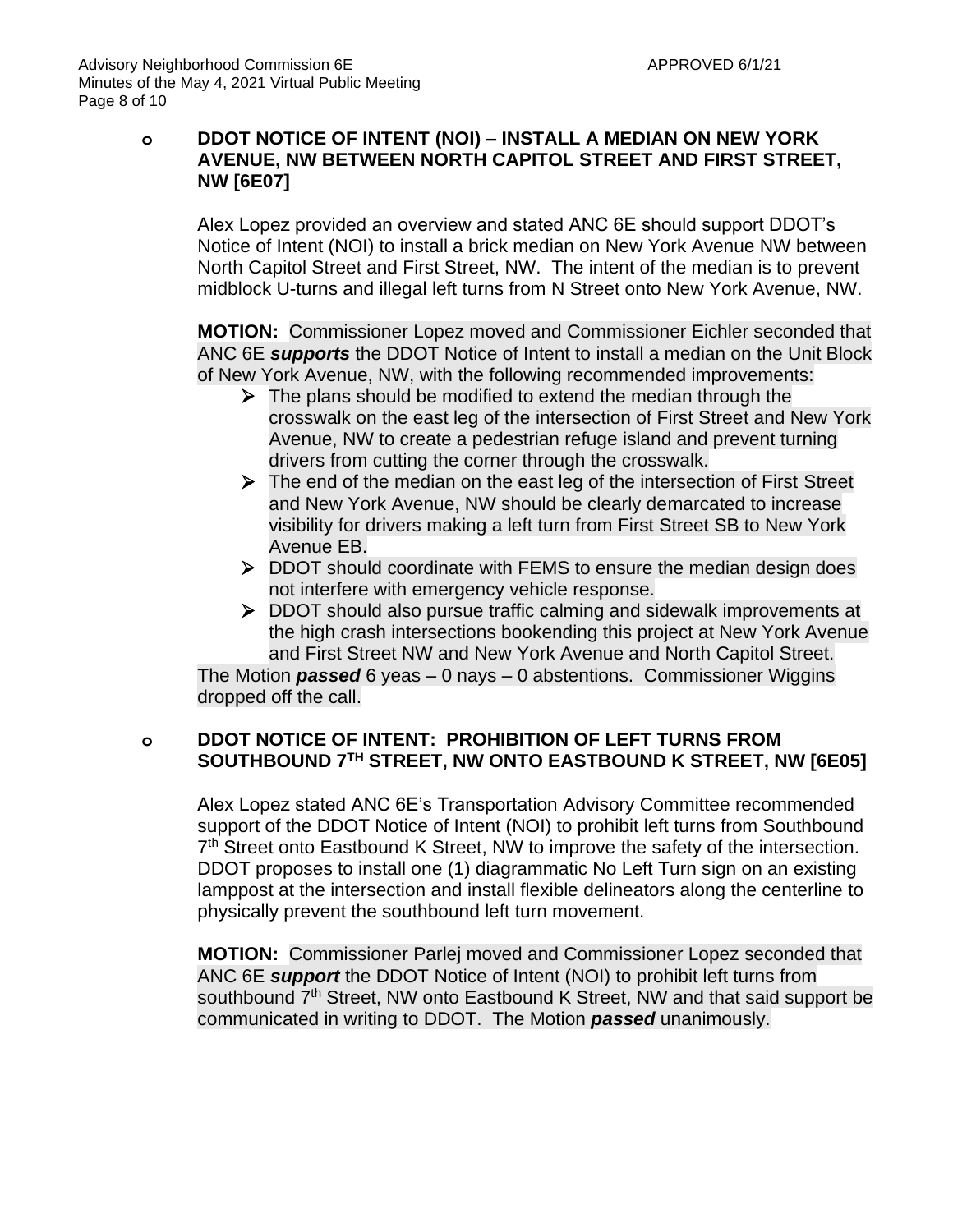## **o RESOLUTION IN SUPPORT OF FULL FUNDING THE VISION ZERO ENHANCEMENT OMNIBUS AMENDMENT ACT OF 2020 IN FY22 BUDGET**

**MOTION:** Commissioner Lopez moved and Commissioner Blackson seconded that:

- ➢ ANC 6E calls on the Mayor and the Council to include funding for the full implementation of the Vision Zero Act in the Fiscal Year 2022 Budget.
- ➢ ANC 6E commits to redouble its efforts to improve street safety in our neighborhoods and to hold DDOT accountable for the full and complete implementation of the Vision Zero Act because no life lost to traffic violence is acceptable.

The motion passed unanimously.

## **XV. APPROVAL OF MINUTES OF APRIL 6, 2021 PUBLIC MEETING**

**MOTION:** Commissioner Wiggins moved and Commissioner Eichler seconded to approve the Minutes of the **April 6, 2021** ANC 6E Public Meeting with any edits to be submitted to the Recording Secretary. The Motion *passed* unanimously.

#### **XVI. APPROVAL OF TREASURER'S REPORT**

Treasurer Wiggins stated the balance in the checking account as of April 30, 2021 was \$42,852.17.

**MOTION:** Commissioner Wiggins moved and Commissioner Eichler seconded to accept the Treasurer's Report as presented. The Motion *passed* unanimously.

**MOTION:** Commissioner Wiggins moved and Commissioner Parlej seconded to support a stop payment on Check #5273 dated 3/2/21 for \$17.00 issued to Commissioner Parlej and that a new check be hand-delivered to him. The Motion *passed* unanimously.

### **XVII. APPROVAL OF EXPENSES**

- **A. MOTION:** Commissioner Wiggins moved and Commissioner Eichler seconded to reimburse Commissioner Nigro in the amount of \$28.78 for Meeting Flyers (Agenda). The Motion *passed* unanimously.
- **B. MOTION:** Commissioner Wiggins moved and Commissioner Blackson seconded to approve for payment the Zoom Invoice in the amount of \$68.89 submitted by Commissioner Nigro for videoconference services. The Motion *passed* unanimously.
- **C. MOTION:** Commissioner Wiggins moved and Commissioner Blackson seconded to reimburse Commissioner Eichler in the amount of \$72.06 for Meeting Flyers (Agenda) in SMD 6E01. The Motion *passed* unanimously.